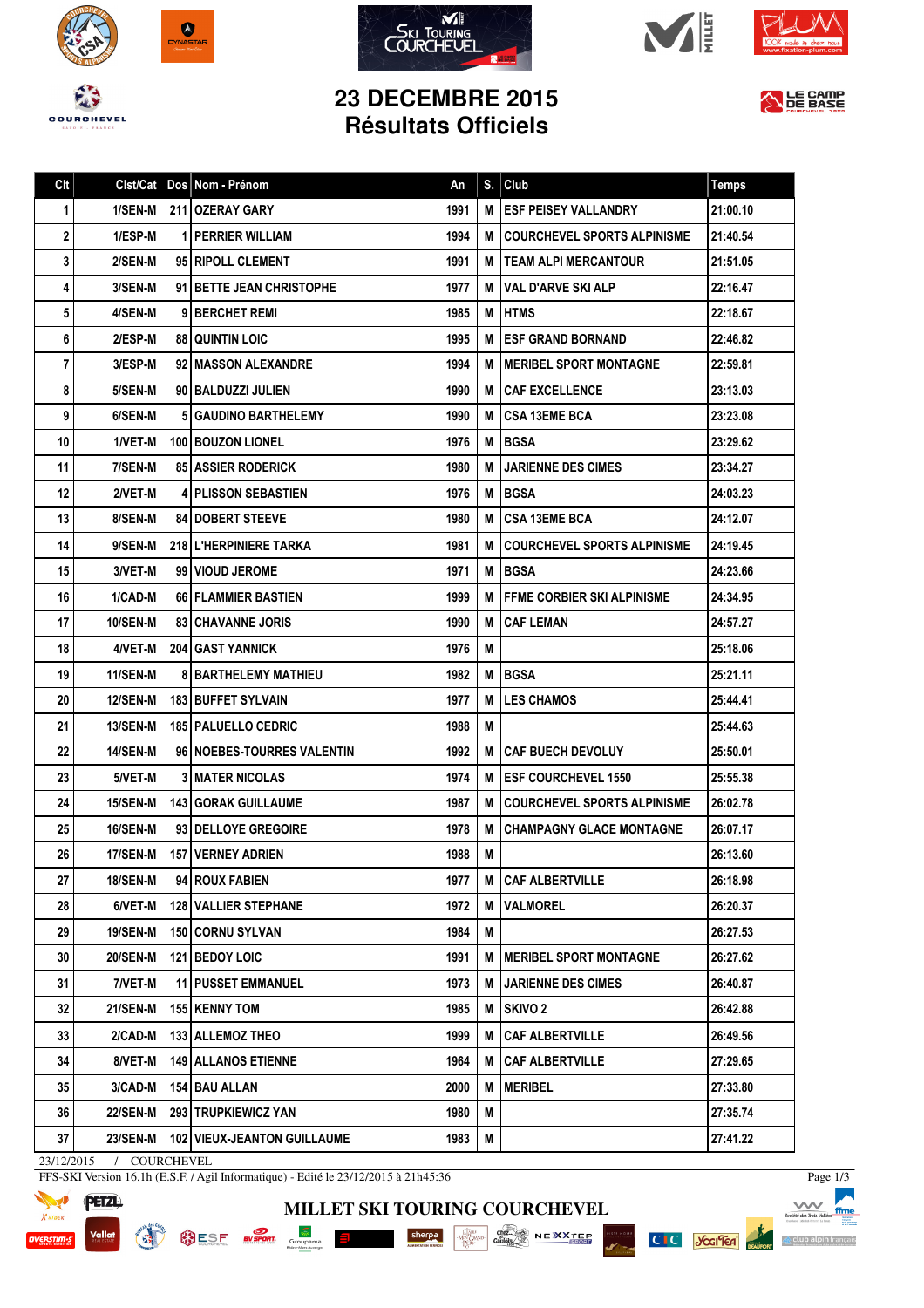| Clt | Clst/Cat        | Dos   Nom - Prénom                 | An   | S. | Club                               | Temps    |
|-----|-----------------|------------------------------------|------|----|------------------------------------|----------|
| 38  | <b>24/SEN-M</b> | <b>182 RONDOUIN MATTHIEU</b>       | 1981 | M  |                                    | 27:41.52 |
| 39  | 9/VET-M         | <b>10 BENOIT MICHAEL</b>           | 1975 | M  | <b>ESF COURCHEVEL 1850</b>         | 27:56.51 |
| 40  | 10/VET-M        | <b>2 SILVESTRE LIONEL</b>          | 1974 | M  |                                    | 28:09.36 |
| 41  | 11/VET-M        | 186 CHEDAL ANGLAY JOSEPH           | 1959 | M  |                                    | 28:19.59 |
| 42  | 1/SVET-M        | <b>7 MOTTIER SERGE</b>             | 1954 | M  | <b>CAF ARAVIS</b>                  | 28:35.63 |
| 43  | 12/VET-M        | 202 AMBROSINI JEAN CHRISTOPHE      | 1967 | M  | <b>ESF AIME LA PLAGNE</b>          | 28:40.09 |
| 44  | <b>25/SEN-M</b> | <b>263 DE THIERSANT ROBIN</b>      | 1988 | M  |                                    | 28:40.65 |
| 45  | 1/VET-F         | 187 BAU GERALDINE                  | 1970 | F  | <b>MERIBEL SPORT MONTAGNE</b>      | 29:03.66 |
| 46  | 13/VET-M        | <b>224 DOMERGUE BERNARD</b>        | 1958 | M  | <b>IESF AIME 2000</b>              | 29:07.57 |
| 47  | 4/CAD-M         | <b>87   CERUTTI HUGO</b>           | 2000 | M  | <b>HTMS</b>                        | 29:25.64 |
| 48  | 1/JUN-F         | <b>205   MONNET CLARISSE</b>       | 1996 | F  | <b>TEAM YOGI TEA</b>               | 29:29.81 |
| 49  | <b>26/SEN-M</b> | <b>257 WARTEL ROMAIN</b>           | 1980 | M  |                                    | 29:40.47 |
| 50  | <b>27/SEN-M</b> | <b>278 COSTAZ YANNICK</b>          | 1980 | M  | ESF AIME 2000                      | 29:43.50 |
| 51  | 1/JUN-M         | 139 HARAKAT OTHMAN                 | 1998 | M  |                                    | 29:53.78 |
| 52  | 14/VET-M        | <b>159 LEMOINE YOHAN</b>           | 1972 | M  | <b>ESF COURCHEVEL 1650</b>         | 29:55.23 |
| 53  | <b>28/SEN-M</b> | 285 BUTAGNOLE VALENTIN             | 1990 | M  |                                    | 30:18.57 |
| 54  | <b>29/SEN-M</b> | 105 FROMAGET PIERRE                | 1978 | M  | <b>BGSA</b>                        | 30:34.87 |
| 55  | 1/SEN-F         | <b>6 CADOUX ANNABELLE</b>          | 1978 | F  | <b>CAF ARAVIS</b>                  | 30:46.20 |
| 56  | 2/JUN-M         | <b>86 MUGNIER CLEMENT</b>          | 1996 | M  | <b>ESF SAINTE FOY TARENTAISE</b>   | 30:50.50 |
| 57  | <b>15/VET-M</b> | <b>152 BOISTE SEBASTIEN</b>        | 1975 | M  | <b>ROC ALTITUDE</b>                | 30:57.71 |
| 58  | 16/VET-M        | <b>153   PALIJCZUK OLIVIER EVA</b> | 1974 | M  |                                    | 31:01.94 |
| 59  | 17/VET-M        | <b>181   PETITJEAN ROBERT</b>      | 1959 | M  | <b>COURCHEVEL SPORTS ALPINISME</b> | 31:26.13 |
| 60  | 18/VET-M        | <b>266 FROSIO DIDIER</b>           | 1958 | M  |                                    | 31:34.13 |
| 61  | 2/VET-F         | <b>226 CHENAL CLAUDE</b>           | 1967 | F  | <b>HTMS</b>                        | 31:35.98 |
| 62  | 2/SEN-F         | 97 MOTTIER JULIE                   | 1983 | F  | <b>CAF ARAVIS</b>                  | 31:59.54 |
| 63  | 19/VET-M        | <b>101 POPOVITSCH YANN</b>         | 1974 | M  | <b>CAF VANOISE</b>                 | 32:26.68 |
| 64  | 30/SEN-M        | 268 TROSSAT VALERIAN               | 1982 | M  |                                    | 33:43.70 |
| 65  | 20/VET-M        | 98   SOCQUET EMMANUEL              | 1970 | M  |                                    | 33:53.67 |
| 66  | 3/SEN-F         | <b>151 LEFAILLET ANAIS</b>         | 1989 | F  |                                    | 34:04.35 |
| 67  | 4/SEN-F         | <b>199 DOHIN MARIE</b>             | 1984 | F  |                                    | 34:05.45 |
| 68  | 21/VET-M        | 107 WATSON ROBERT                  | 1972 | М  | <b>SKIVO 2</b>                     | 34:06.44 |
| 69  | 31/SEN-M        | 156 BELSOEUR CAMILLE               | 1989 | M  |                                    | 34:15.62 |
| 70  | 3/VET-F         | <b>239   POMMAT STEPHANIE</b>      | 1976 | F  | <b>COURCHEVEL SPORTS ALPINISME</b> | 34:31.51 |
| 71  | 4/ESP-M         | <b>219   DE THIERSANT HUGO</b>     | 1994 | M  |                                    | 34:53.34 |
| 72  | 32/SEN-M        | <b>125 GOMANE ALEXIS</b>           | 1981 | M  |                                    | 34:55.72 |
| 73  | 22/VET-M        | <b>129 I DE THIERSANT PASCAL</b>   | 1962 | M  | <b>FFME</b>                        | 35:03.21 |
| 74  | 4/VET-F         | <b>279 BATNICKI MIREILLE</b>       | 1970 | F  | <b>CAF ALBERTVILLE</b>             | 35:07.42 |
| 75  | 23/VET-M        | 234 BLACK MARK                     | 1973 | M  |                                    | 35:10.00 |
| 76  | 33/SEN-M        | <b>144 MILLET SACHA</b>            | 1991 | M  |                                    | 35:16.95 |
| 77  | 34/SEN-M        | <b>286 MOURIN STANISLAS</b>        | 1986 | M  |                                    | 35:54.24 |
| 78  | 24/VET-M        | 188   SABATELLI CHRISTOPHE         | 1971 | Μ  |                                    | 36:00.67 |
| 79  | 35/SEN-M        | 120 MOREL GREGORY                  | 1983 | M  | <b>CHAMBERY</b>                    | 36:01.38 |

23/12/2015 / COURCHEVEL

FFS-SKI Version 16.1h (E.S.F. / Agil Informatique) - Edité le 23/12/2015 à 21h45:37

Page 2/3